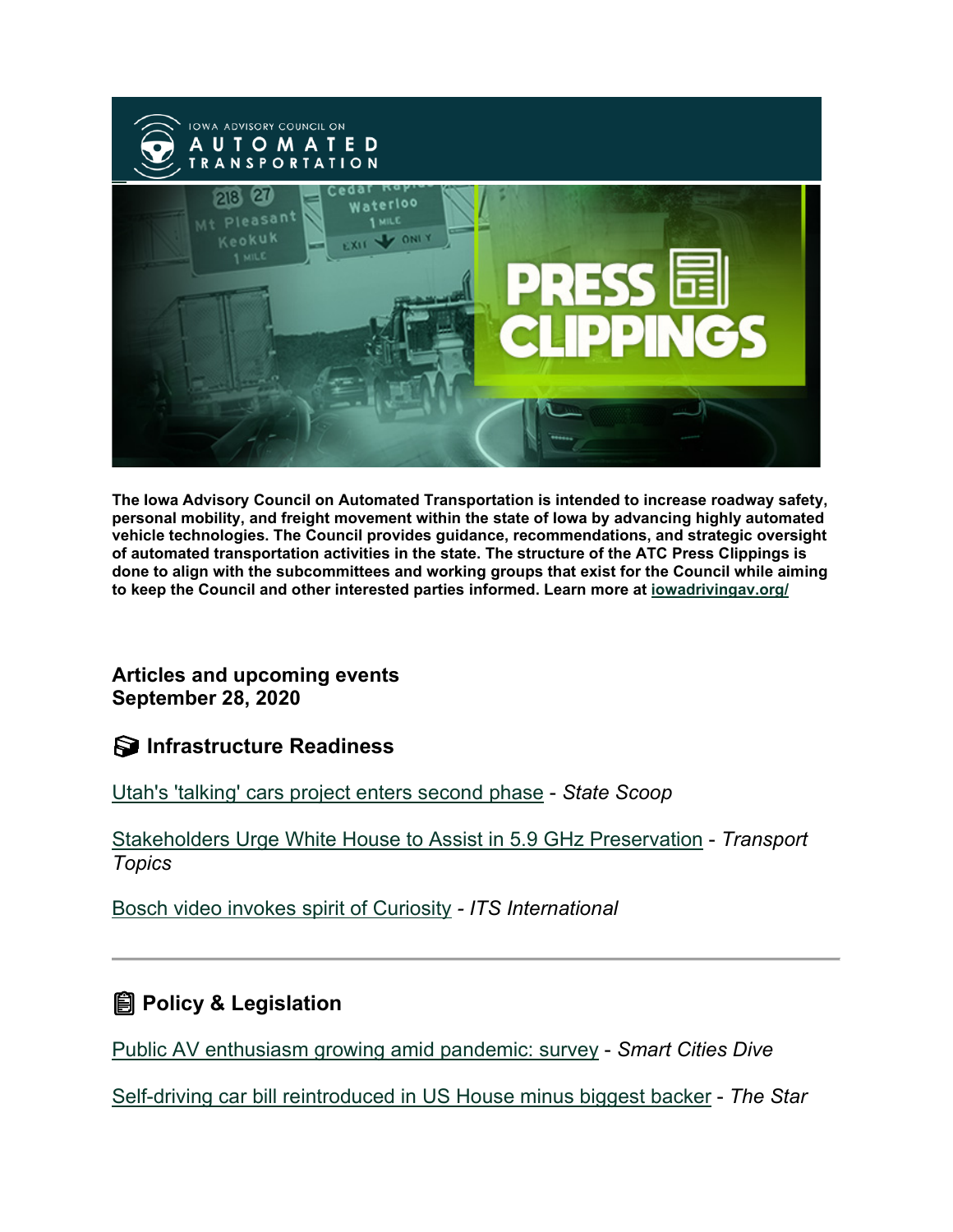[Experts Stress Public Trust in AV Tech as E-Commerce Rises](https://www.ttnews.com/articles/experts-stress-public-trust-av-tech-e-commerce-rises?utm_medium=email&utm_source=govdelivery) - *Transport Topics* [An urbanist's guide to creating effective mobility pilots](https://www.smartcitiesdive.com/news/an-urbanists-guide-to-creating-effective-mobility-pilots/585189/?utm_medium=email&utm_source=govdelivery) *- Smart Cities Dive* [NHTSA Officials Emphasize Partnerships, Data](https://www.ttnews.com/articles/nhtsa-officials-emphasize-partnerships-data?utm_medium=email&utm_source=govdelivery) *- Transport Topics*

#### **Example 2** Economic Development

[Nikola admits prototype was rolling downhill in promotional video](https://arstechnica.com/cars/2020/09/nikola-admits-prototype-was-rolling-downhill-in-promotional-video/?utm_medium=email&utm_source=govdelivery) - *Ars Technica*

[Trucking Is Leading The Race To Commercialize AV Technology](https://www.forbes.com/sites/scottcorwin/2020/09/15/trucking-is-leading-the-race-to-commercialize-av-technology/?utm_medium=email&utm_source=govdelivery#64db7c7432c9) - *Forbes*

[Uber investors pressuring CEO to revamp the self-driving division](https://www.bnnbloomberg.ca/uber-investors-are-pressuring-ceo-to-revamp-the-self-driving-division-1.1496940?utm_medium=email&utm_source=govdelivery) *- Bloomberg*

[Driverless Trucking Not Slowing Down But The Ride Is Getting Bumpier](https://www.forbes.com/sites/richardbishop1/2020/09/20/driverless-trucking-not-slowing-down-but-the-ride-is-getting-bumpier/?utm_medium=email&utm_source=govdelivery#45d498891aa8) *- Forbes*

## **Public Safety & Enforcement**

[Safety driver in 2018 Uber crash is charged with negligent homicide](https://arstechnica.com/cars/2020/09/arizona-prosecutes-uber-safety-driver-but-not-uber-for-fatal-2018-crash/?utm_medium=email&utm_source=govdelivery) - *Ars Technica*

[Tesla Driver Pulled Over Going 93 Mph While Completely Asleep](https://futurism.com/the-byte/tesla-driver-pulled-over-asleep?utm_medium=email&utm_source=govdelivery) - *Futurism*

[Google, OnStar, ADT and Others Integrate With 911 Startup](https://www.govtech.com/biz/Google-OnStar-ADT-and-Others-Integrate-With-911-Startup.html?utm_medium=email&utm_source=govdelivery) *- Government Technology*

[Despite warnings from Tesla, Autopilot drivers still aren't paying enough](https://us.cnn.com/2020/09/24/cars/tesla-autopilot-study/index.html?utm_medium=email&utm_source=govdelivery)  [attention, study finds](https://us.cnn.com/2020/09/24/cars/tesla-autopilot-study/index.html?utm_medium=email&utm_source=govdelivery) *- CNN*

### **Research, Development, Testing & Evaluation**

[Next-Gen Transportation Isn't Going Anywhere Without Data](https://www.govtech.com/fs/data/Next-Gen-Transportation-Isnt-Going-Anywhere-Without-Data.html?utm_medium=email&utm_source=govdelivery) - *Government Technology*

[Cruise's AI enables driverless vehicles to navigate uncommon](https://venturebeat.com/2020/09/10/cruises-ai-enables-driverless-vehicles-to-navigate-uncommon-scenarios/?utm_medium=email&utm_source=govdelivery)  [scenarios](https://venturebeat.com/2020/09/10/cruises-ai-enables-driverless-vehicles-to-navigate-uncommon-scenarios/?utm_medium=email&utm_source=govdelivery) - *Venture Beat*